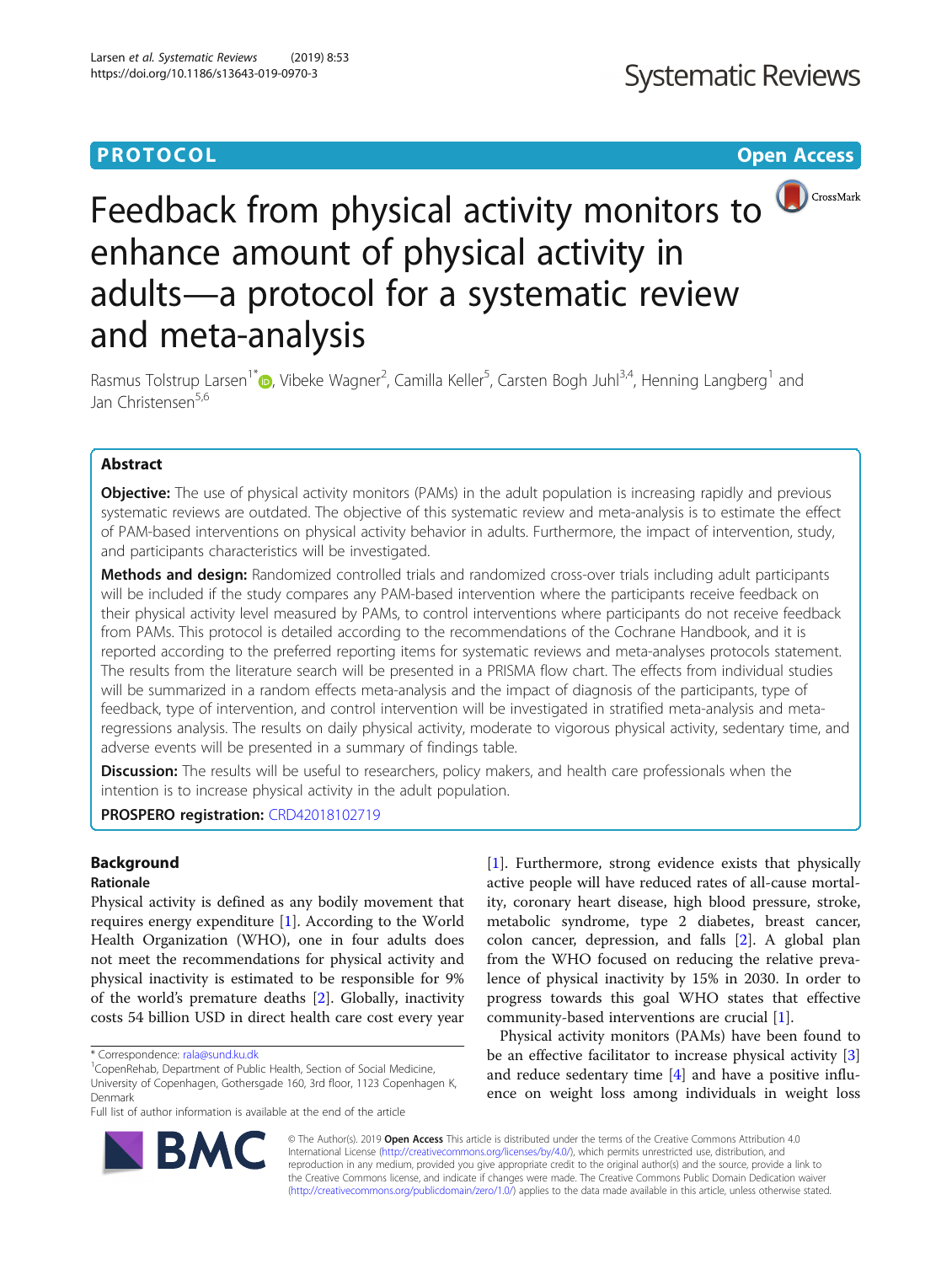programs [[5\]](#page-4-0). Furthermore, the feedback from PAMs are suggested to motivate behavioral change [[6\]](#page-4-0), and therefore, PAM-based interventions hold great potential for increasing physical activity. PAMs were originally designed to quantify the level of physical activity [\[4](#page-4-0)] and have been used in research since the 1960s [\[5](#page-4-0)]. Due to the technological development, the accessibility ,and relatively low cost of PAMs, they are incorporated in many devices and could potentially be one of the keys to effective large-scale community-based interventions and thereby increasing physical activity on a global level [\[1](#page-4-0)]. Earlier systematic reviews and meta-analyses have shown that pedometers can increase physical activity among outpatient adults [\[7](#page-4-0)] and reduce sedentary time in adults [[4\]](#page-4-0). However, there are two reasons for performing a new systematic review and meta-analysis on the effect of PAM-based interventions on physical activity. Firstly, since recent systematic reviews were conducted, technology has improved rapidly and many of today's PAMs can monitor number of steps taken and provide real-time feedback on several measures. As a result of this, the amount of scientific papers investigating PAMs impact on physical activity has increased equivalent. Secondly, with the increasing body of evidence, it might be possible to do further subgroup analyses investigating which study and participant characteristics that can explain effect size heterogeneity in the literature.

An update of the body of evidence regarding PAMs effect on daily physical activity, moderate to vigorous physical activity, and time spent sedentary with an investigation of the intervention, study, and participants characteristics is deemed necessary in order to progress towards WHO's declared goal to reduce the prevalence of physical inactivity [[1\]](#page-4-0), to inform future studies, and to inform clinical guidelines.

# **Objective**

The objective of this systematic review and meta-analysis is to estimate the effect on daily physical activity, moderate to vigorous physical activity, and time spent sedentary when using feedback from PAMs in interventions, compared to control interventions where the participants do not receive feedback from PAMs, in participants aged 18–64. Subsequently, the impact of intervention, study, and participants characteristics on the effect of PAM will be investigated.

# Methods

This protocol is detailed according to the recommendations of the Cochrane Handbook [[8\]](#page-4-0) and it is reported according to the preferred reporting items for systematic reviews and meta-analyses protocols (PRISMA) statement [[9\]](#page-4-0). This protocol has been registered in the PROSPERO database with the registration number CRD42018102719.

# Eligibility criteria

# Types of studies

Randomized controlled trials and randomized cross-over trials will be included.

# Types of participants

For studies to be eligible for inclusion in this systematic review and meta-analysis, 80% of the study participants must be above 18 years of age and below 65 years of age. Age distribution are calculated from the mean and SD, as described by Hall et al. [[10\]](#page-5-0).

# Types of interventions

Studies comparing any PAM-based intervention where the participants received feedback on their physical activity level measured by PAMs will be included. Feedback is defined as any result on physical activity, measured objectively by the PAMs including but not limited to inactivity notifications. The PAMs may be portable or wearable, electronic or mechanical, and driven by accelerometers, pedometers, or global positioning system (GPS).

# Types of comparators

In all control interventions, the participants cannot receive any kind of feedback on their physical activity level from PAMs. The participants of control interventions can wear PAMs, but if so, the PAMs should be sealed and all feedback should be disabled.

## Types of outcome measures

The three primary outcomes are the following:

1. Change in daily physical activity

If more than one relevant outcome is reported within a study, the outcome will be extracted or calculated favoring daily number of steps, followed by daily number of meters walked, daily amount of energy expenditure measured as calories, daily metabolic equivalent of task (minutes or hours), and finally, if no objective measure is available, self-reported physical activity.

2. Change in moderate to vigorous physical activity

If more than one relevant outcome is reported within a study, the outcome will be extracted or calculated favoring objectively measured moderate to vigorous physical activity, followed by self-reported moderate to vigorous physical activity. If more than one type of moderate to vigorous physical activity (MVPA) classification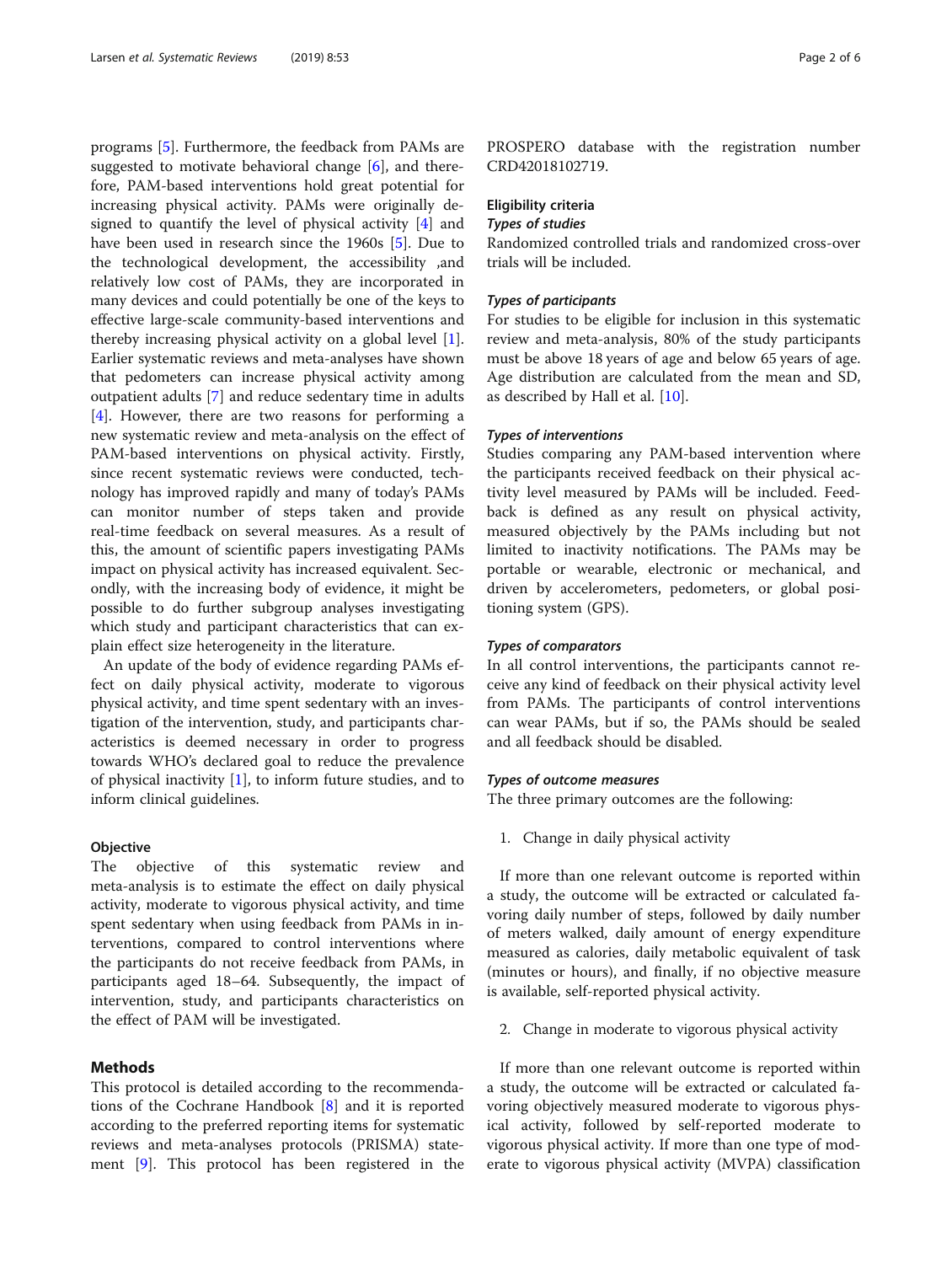is used on accelerometry data, the study-specific primary classification will be extracted from the study.

#### 3. Change in sedentary time

If more than one relevant outcome is reported within a study, the outcome will be extracted or calculated favoring objectively measured sedentary time, followed by self-reported sedentary time.

# Adverse events

Reported adverse events and drop-outs will be extracted.

#### Timing and effect measures

Data will be extracted at post-intervention and follow-up.

# Search methods for identification of studies

An electronic search for eligible studies in the electronic databases MEDLINE, EMBASE, SPORTDiscus, CINAHL, and Cochrane Central Register of Controlled Trials (CENTRAL) was conducted in July 2018, according to the PROSPERO protocol.

The search matrix illustrated in Table 1 will consist of a combination of relevant keywords and MeSH/Thesaurus terms for (1) PAMs and (2) study design.

No restrictions on language or publication-time will be applied. If relevant studies are identified in other language than Danish, English, Swedish, Norwegian, and German, a relevant translator will be contacted. The authors of unobtainable studies or studies with missing data will be contacted.

The detailed search strategy for each database can be found in the Additional file [1.](#page-4-0)

#### Searching other resources

Searching references of eligible studies and relevant journals (pearl growing) will be conducted independently by two reviewers (CK and VW) in order to include relevant articles not captured by the search strings. The database [Clin](http://clinicaltrials.gov)[icalTrials.gov](http://clinicaltrials.gov) will be searched to locate ongoing studies.

# Data collection and analysis

The technology platform, Covidence (Covidence systematic review software, Veritas Health Innovation, Melbourne, Australia. Available at [www.covidence.org\)](http://www.covidence.org), will be used to import citations from the literature searches, screening of title and abstracts, screening of full text, assessing risk of bias in included studies, and extracting the data. The analyses will be conducted in Stata Statistical Software, version 15.

Table 1 Search matrix for electronic searches

| Physical activity monitoring      | Study design                  |
|-----------------------------------|-------------------------------|
| pam AND monitor*                  | "randomly"                    |
| physic* AND activit* AND monitor* | "randomized controlled trial" |
| "activity monitoring device"      | "controlled clinical trial"   |
| "fitness tracker*"                | "cross-over trial"            |
| "quantified movement"             | "cross over trial"            |
| "movement counter*"               | "randomized"                  |
| "jawbone"                         | "clinical trial"              |
| "vivoactive"                      |                               |
| "tomtom"                          |                               |
| "xiaomi mi band"                  |                               |
| "accelerometer-based tracker*"    |                               |
| "moov now"                        |                               |
| "misfit ray"                      |                               |
| "nokia go"                        |                               |
| "activity monitor*"               |                               |
| fitbit                            |                               |
| pedometer*                        |                               |
| "step monitor*"                   |                               |
| "physical activity monitor*"      |                               |
| "Step counter*"                   |                               |
| actigraph                         |                               |
| Gt3x                              |                               |
| wGT3X-BT                          |                               |
| GT9X                              |                               |
| axivity                           |                               |
| acceleromet*                      |                               |

Database specific subject headings related to study type will be added Database-specific subject headings related to physical activity monitoring will be added

# Selection of studies

The selection of studies will be done by merging search results from the databases and removing duplicates. Two review authors (CK and VW) will then independently screen titles and abstracts. Articles judged as eligible by at least one of the reviewers will be screened in independently full-text by the same review authors (CK and VW). Any inconsistencies between authors will be discussed and solved with consultation of a third author (RTL).

# Data extraction and management

Data on the following items will be extracted from all included studies.

Source: Study ID, protocol ID, review author, citation details and contact details.

# Methods

Study design, aim of study, number of arms or groups, funding source, informed consent obtained, ethical approval.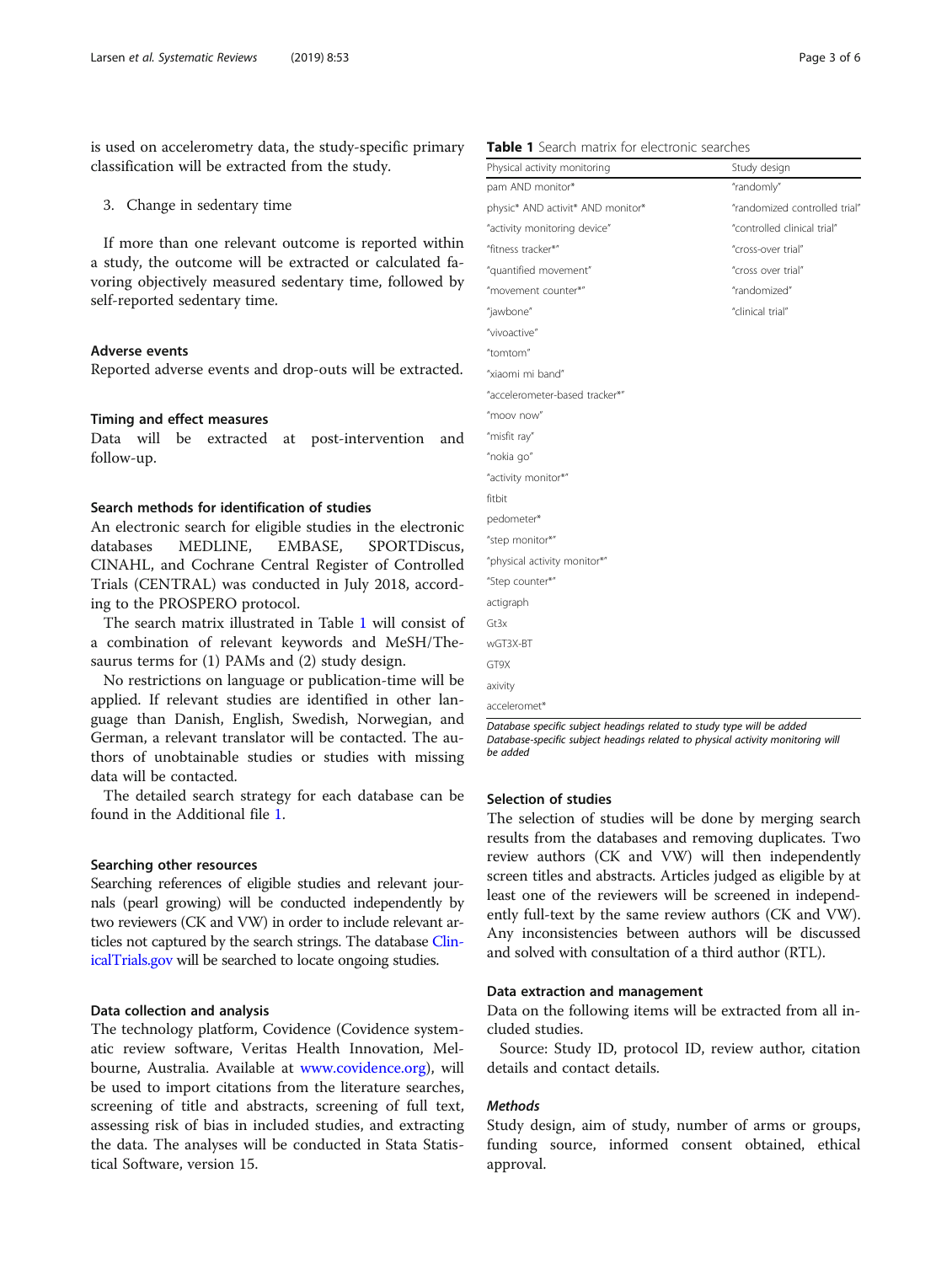# **Participants**

Total number of participants, setting, possible diagnostic criteria, age, sex, country, co-morbidities, education length, and marriage status.

# Interventions

Duration of intervention, specific intervention and intervention details sufficient for replication.

# **Outcomes**

All outcomes specified in the 'types of outcome measures' and specific time points, outcome definitions and unit of measurement.

# Results

Number of participants allocated to each group, summary data for each intervention and control groups including adverse events and drop outs.

# **Miscellaneous**

Funding sources, key conclusions, miscellaneous comments from authors and if correspondence was required.

# Risk of bias assessment

Two review authors (VW and CK) will independently assess the risk of bias in included studies, using the RoB 2.0 tool [\[11\]](#page-5-0). Disagreement between reviews authors will be solved by including a third reviewer (RTL). The risk of bias assessment for each study will be presented using a table with judgment and support for judgment.

# Strategy for data synthesis

The effect size will be calculated as a standardized mean difference of the final scores using a random-effects meta-analysis adjusting to Hedges' g. If only one study is included on an outcome and a meta-analysis is not possible to conduct, a narrative review on the specific outcome will be performed.

If a study has more than one intervention group relevant for inclusion in the systematic review, the intervention groups will be included as two separate studies and the control group will be separated.

Treatment effect, measured as continuous data, will be expressed as mean difference with 95% confidence intervals for outcomes measured with the same outcome measurement instrument or as standardized mean difference with 95% confidence intervals, when different measurement instruments are used in included the studies. Dichotomous outcomes, such as adverse events and drop-outs, will be analyzed and expressed as risk ratios with 95% confidence intervals.

The heterogeneity of the results will be examined using Cochrane Q test and quantified as  $I^2$  values and<br>the between study variance  $\tau^2$  Assessment of small the between study variance  $\tau^2$ . Assessment of small

study bias will be done by calculating an Egger's test score and illustrated with a funnel plot. If small study bias is found, by a positive Egger's test, a metatrim analysis will be conducted and an adjusted effect size will be calculated. For all statistical analysis, an alpha level of 0.05 will be considered statistically significant.

# Analysis of heterogeneity

We will explore heterogeneity by conducting sub-group analyses and stratified analyses on the following nominal variables:

- Diagnoses (healthy, cancer patients, pulmonary patients, cardiovascular patients, musculoskeletal patients, neurological patients or psychiatric patients)
- Feedback frequency (daily, weekly or monthly)
- Grouping of intervention content other than PAM feedback (examples: gamification, counseling and motivational talks, visualization of feedback)
- Content of control intervention (active vs non-active control)
- Feedback on meeting the study specific public health recommendations for physical activity e.g. 10,000 steps per day, 30 min of MVPA per day or 150 min of MVPA per week (yes or no)
- Did the participants in the intervention groups receive disease risks on their level of physical activity e.g., with your age and current level of daily activity you have 40.3% chance of developing type 2 diabetes (yes/no)?

We will explore heterogeneity on continuous data by performing univariate meta-regressions on the following variables:

- Mean age
- Sex distribution
- Intervention length<br>• Body mass index
- Body mass index
- Mean baseline physical activity
- Setting and national income per capita (country specific gross domestic product per capita data from the World Bank)

The impact of risk of bias will be analyzed on all outcomes by stratifying on overall risk of bias, defined by the RoB 2.0 tool (low/some concerns/high) [\[11](#page-5-0)].

# Summary of findings table

We will create a summary of findings table with effect sizes on all outcomes. Two reviewers (RTL and JC) will independently rate the quality of the body of evidence using the Grades of Recommendation, Assessment,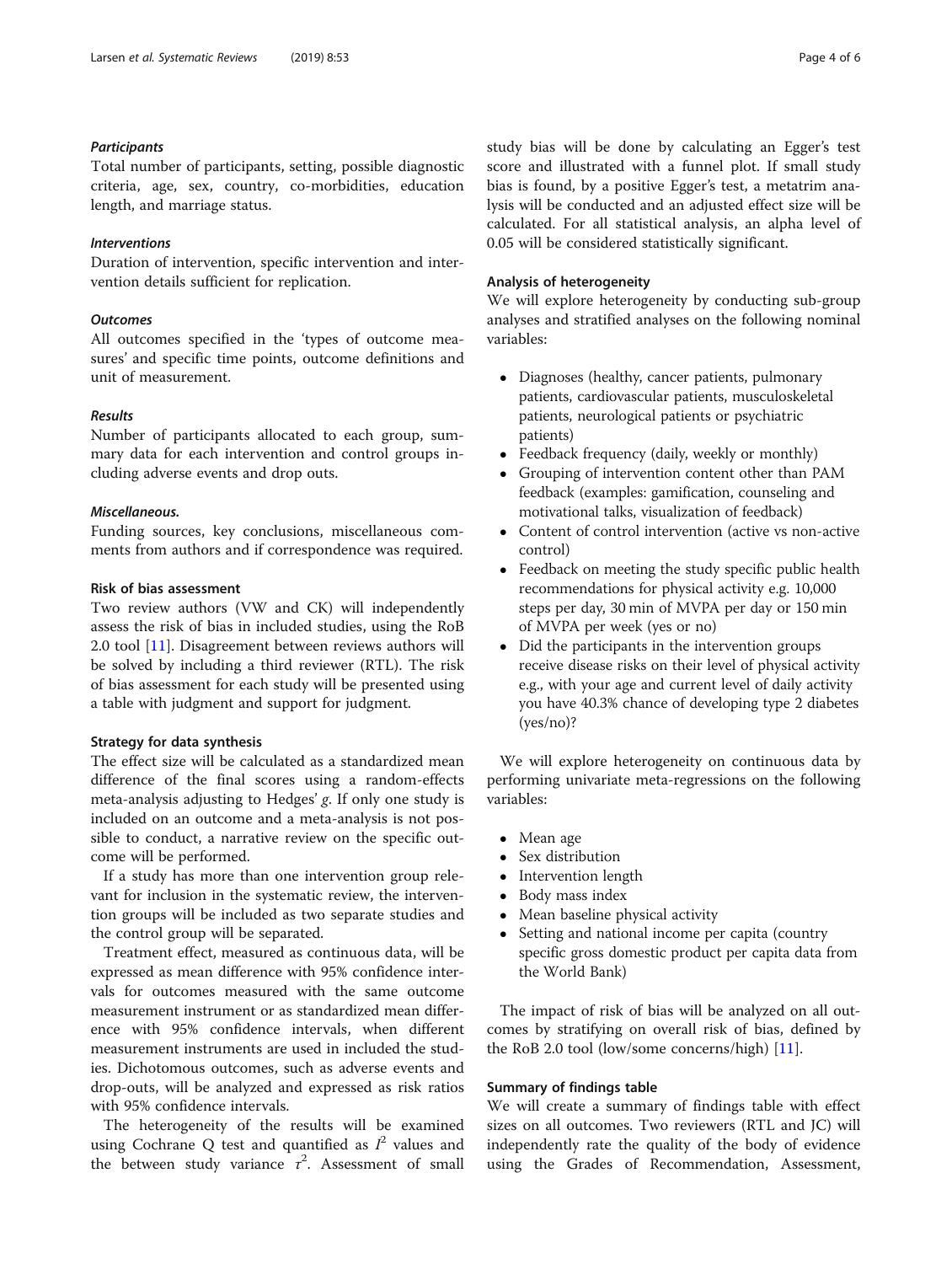<span id="page-4-0"></span>Development and Evaluation (GRADE) approach including downgrading and upgrading rating, which will be de-scribed in the footnotes in the table [\[12,](#page-5-0) [13\]](#page-5-0).

# **Discussion**

The aim of this systematic review and meta-analysis is to systematically locate, evaluate, summarize, and analyze available evidence regarding the effect of PAM-based interventions in adults. Furthermore, this systematic review will investigate the impact of participants and interventions characteristics on the results. When implementing technology interventions to facilitate behavioral change, some differences between younger and older populations are expected. Therefore, we have chosen to use the same age spans as the WHO and focus this systematic review on adults below 65 years of age as we have an ongoing review focused on older adults [\[14](#page-5-0), [15](#page-5-0)].

The discussion will include a strengths and limitations of the systematic review and evaluate the use of PAM-based interventions to decrease the prevalence of physical inactivity globally, as highlighted by the World Health Organization [1]. Furthermore, the results will be of interest for researchers, policy makers, and health care professionals who aim to increase physical activity among the adult population.

#### Strength of this systematic review and meta-analysis

This systematic review and meta-analysis will be conducted according to the current recommendations from the Cochrane Handbook and reported according to the PRISMA statement [\[16,](#page-5-0) [17](#page-5-0)]. The methodological quality of this review and the expected large body of evidence should be used to generate trustworthy recommendations regarding the use of PAM-based physical activity interventions. The use of PAMs has already been documented [4, 7], but as innovative health care solutions and health care technology are rapidly growing fields, this systematic review will provide an updated meta-analysis of the use of PAM in interventions to increase physical activity.

# Additional file

[Additional file 1:](https://doi.org/10.1186/s13643-019-0970-3) Search strategy. (DOCX 18 kb)

#### Abbreviations

CENTRAL: Cochrane Central Register of Controlled Trials; GPS: Global Positioning System; MVPA: Moderate to vigorous physical activity; PAM: Physical Activity Monitor; PRISMA: Preferred Reporting Items for Systematic Reviews and Meta-Analyses; WHO: World Health Organization

#### Funding

The content presented within this paper was produced as part of the project REACH: this project has received funding from the European Union's Horizon

2020 research and innovation program under grant agreement No. 690425 [[18\]](#page-5-0). The funder had no role in the development of this protocol.

#### Availability of data and materials

Data sharing is not applicable to this article as no new data will be generated during the current study.

### Authors' contributions

All authors contributed in the process of conducting this protocol. The search strategy was developed by RTL, CBJ, and JC. All authors have been an active part of the development of this protocol. All authors have approved the final version of this protocol.

#### Ethics approval and consent to participate

Not applicable

#### Consent for publication

Not applicable

#### Competing interests

The authors declare that they have no competing interests.

# Publisher's Note

Springer Nature remains neutral with regard to jurisdictional claims in published maps and institutional affiliations.

#### Author details

<sup>1</sup>CopenRehab, Department of Public Health, Section of Social Medicine, University of Copenhagen, Gothersgade 160, 3rd floor, 1123 Copenhagen K, Denmark. <sup>2</sup>Department of Neurorehabilitation/TBI Unit, Copenhagen University Hospital, Denmark (Hvidovre Hospital), Copenhagen, Denmark. <sup>3</sup>Research Unit of Musculoskeletal Function and Physiotherapy, Institute of Sports Science and Clinical Biomechanics, Faculty of Health Sciences, University of Southern Denmark, Odense, Denmark. <sup>4</sup> Department of Physiotherapy and Occupational Therapy, Copenhagen University Hospital, Herlev, Gentofte, Denmark. <sup>5</sup>Department of Occupational- and Physiotherapy, Copenhagen University Hospital, Copenhagen, Denmark. <sup>6</sup>National Centre for Rehabilitation and Palliative Care, University of Southern Denmark and Odense University Hospital, Odense, Denmark.

#### Received: 11 October 2018 Accepted: 1 February 2019 Published online: 12 February 2019

#### References

- 1. World Health Organization. Global action plan on physical activity 2018– 2030: more active people for a healthier world. 2018.
- 2. Lee I-M, Shiroma EJ, Lobelo F, Puska P, Blair SN, Katzmarzyk PT. Impact of physical inactivity on the world's major non-communicable diseases. Lancet. 2012;380:219–29.
- 3. Kang M, Marshall SJ, Barreira TV, Lee J-O. Effect of pedometer-based physical activity interventions: a meta-analysis. Res Q Exerc Sport. 2009;80: 648–55.
- 4. Qiu S, Cai X, Ju C, Sun Z, Yin H, Zügel M, et al. Step counter use and sedentary time in adults. Medicine (Baltimore). 2015;94. [https://doi.org/10.](https://doi.org/10.1097/MD.0000000000001412) [1097/MD.0000000000001412.](https://doi.org/10.1097/MD.0000000000001412)
- 5. Richardson CR, Newton TL, Abraham JJ, Sen A, Jimbo M, Swartz AM. A meta-analysis of pedometer-based walking interventions and weight loss. Ann Fam Med. 2008;6:69–77.
- 6. Patel MS, Asch DA, Volpp KG. Wearable devices as facilitators, not drivers, of health behavior change. JAMA. 2015;313:459–60.
- 7. Bravata DM, Smith-Spangler C, Sundaram V, Gienger AL, Lin N, Lewis R, et al. Using pedometers to increase physical activity and improve health: a systematic review. JAMA. 2007;298:2296–304.
- 8. Higgins JPT, Green S, Cochrane Collaboration, editors. Cochrane Handbook for Systematic Reviews of Interventions Version 5.1.0 . The Cochrane Collaboration, 2011. Available from [www.handbook.cochrane.org](http://www.handbook.cochrane.org).[updated March 2011]
- 9. Shamseer L, Moher D, Clarke M, Ghersi D, Liberati A, Petticrew M, et al. Preferred reporting items for systematic review and meta-analysis protocols (PRISMA-P) 2015: elaboration and explanation. BMJ. 2015;349:g7647.